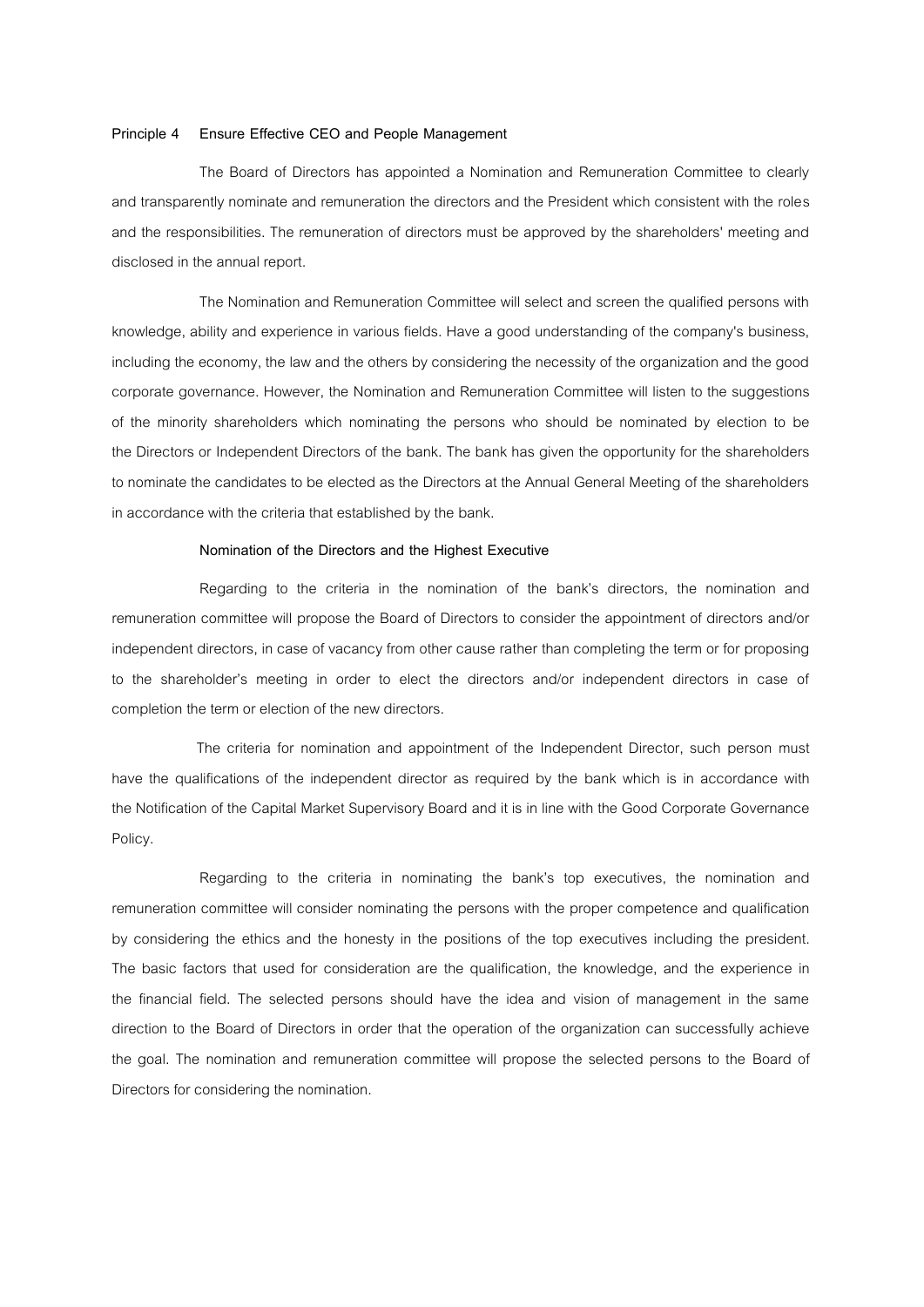## **Remuneration of the Directors and the Executives**

- The Nomination and Remuneration Committee chaired by the independent directors, to lay down the policies, methods and criteria in remunerating the directors and the president in a fair and transparent manner which links to the company's operating results and the performance of each director in line with industry's standards. The remuneration, which must be high enough to retain the directors with desirable qualifications.
- Directors' remuneration is fixed by the shareholders' meeting in pecuniary and other forms considered and proposed by the Nomination and Remuneration Committee. Remuneration consideration was taken on the basis of general practices of the industry taking in account work experience, knowledge and competencies, duties and responsibilities, including directors' contributions made towards the company, in comparison to SET listed companies in similar industries and businesses and to a listed companies average according to a survey report on remuneration rates for directors of listed companies by the Thai Institute of Directors. The rates of remuneration for the directors approved by the 2017 Annual General Meeting held on March 20, 2017 and remuneration amounts and other compensation for the directors in 2017 are disclosed in the annual report.

### **Development of the Directors, the Executives and the Employees**

 The bank pays attention to increase efficiency in the company's board of directors performance by having the policy to encourage its directors, executives, employees, and secretary work, performance supervision, internal control, and corporate governance support staff to attend outside and in-house seminars as a regularly promoted development and enhancement of their skills, knowledge and competencies to accommodate both short- and long-term business growth, such as training courses held by the Institute of Directors, Office of the Securities and Exchange Commission, Stock Exchange of Thailand, and Thai Listed Companies Association, etc. In the year 2017, the directors attended the training seminars as follows: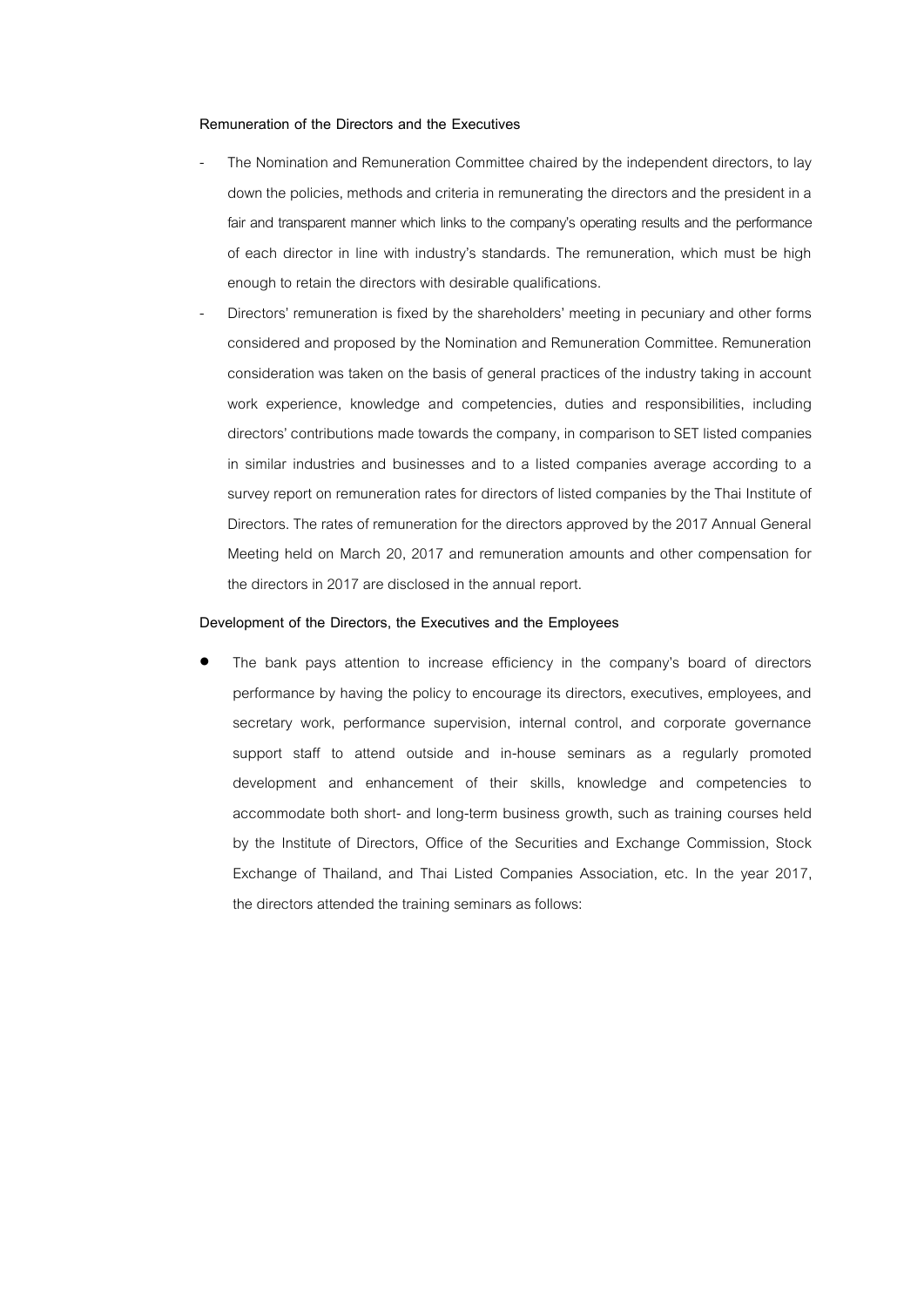| Name of Directors                              | <b>Training Seminars Program</b>                          |
|------------------------------------------------|-----------------------------------------------------------|
| 1. Mr. Rutt Phanijphand                        | - A Review of Mid-Year of 2017 Plan and Budget Meeting    |
| Chairman of the Board of Directors             | Arranged by LH Financial Group Public Company Limited     |
|                                                | Date: July 22, 2017                                       |
|                                                | Venue: Sukhumvit Room, Sheraton Grande Sukhumvit, Bangkok |
|                                                | - Thailand's Eastern Economic Corridor (EEC) Seminar      |
|                                                | Arranged by Land And House Bank Public Company Limited    |
|                                                | Date: October 7, 2017                                     |
|                                                | Venue: Mandarin A Room, Mandarin Hotel                    |
|                                                | - Cyber Resilience Leadership Seminar                     |
|                                                | Arranged by the Bank of Thailand                          |
|                                                | Date: November 23, 2017                                   |
|                                                | Venue: Phatara Ruamjai Room, the Bank of Thailand         |
| 2. Mr. Phairoj Hengsakul                       | Thailand's Eastern Economic Corridor (EEC) Seminar        |
| Independent Director                           | - Arranged by Land And House Bank Public Company Limited  |
| Chairman of the Audit committee                | Date: October 7, 2017                                     |
| Chairman of the Corporate Governance Committee | Venue: Mandarin A Room, Mandarin Hotel                    |
|                                                | - Cyber Resilience Leadership Seminar                     |
|                                                | Arranged by the Bank of Thailand                          |
|                                                | Date: November 23, 2017                                   |
|                                                | Venue: Phatara Ruamjai Room, the Bank of Thailand         |
| 3. Mr. Adul Vinaiphat                          | - Thailand's Eastern Economic Corridor (EEC) Seminar      |
| Independent Director                           | Arranged by Land And House Bank Public Company Limited    |
| Chairman of the Remuneration and               | Date: October 7, 2017                                     |
| <b>Nomination Committee</b>                    | Venue: Mandarin A Room, Mandarin Hotel                    |
| Member of the Audit Committee                  | - Cyber Resilience Leadership Seminar                     |
| Member of the Corporate Governance Committee   | Arranged by the Bank of Thailand                          |
|                                                | Date: November 23, 2017                                   |
|                                                | Venue: Phatara Ruamjai Room, the Bank of Thailand         |
| 4. Mr. Somsak Assavapokee                      | - Thailand's Eastern Economic Corridor (EEC) Seminar      |
| Independent Director                           | Arranged by Land And House Bank Public Company Limited    |
| Member of the Audit Committee                  | Date: October 7, 2017                                     |
| Member of the Corporate Governance Committee   | Venue: Mandarin A Room, Mandarin Hotel                    |
|                                                | - Cyber Resilience Leadership Seminar                     |
|                                                | Arranged by the Bank of Thailand                          |
|                                                | Date: November 23, 2017                                   |
|                                                | Venue: Phatara Ruamjai Room, the Bank of Thailand         |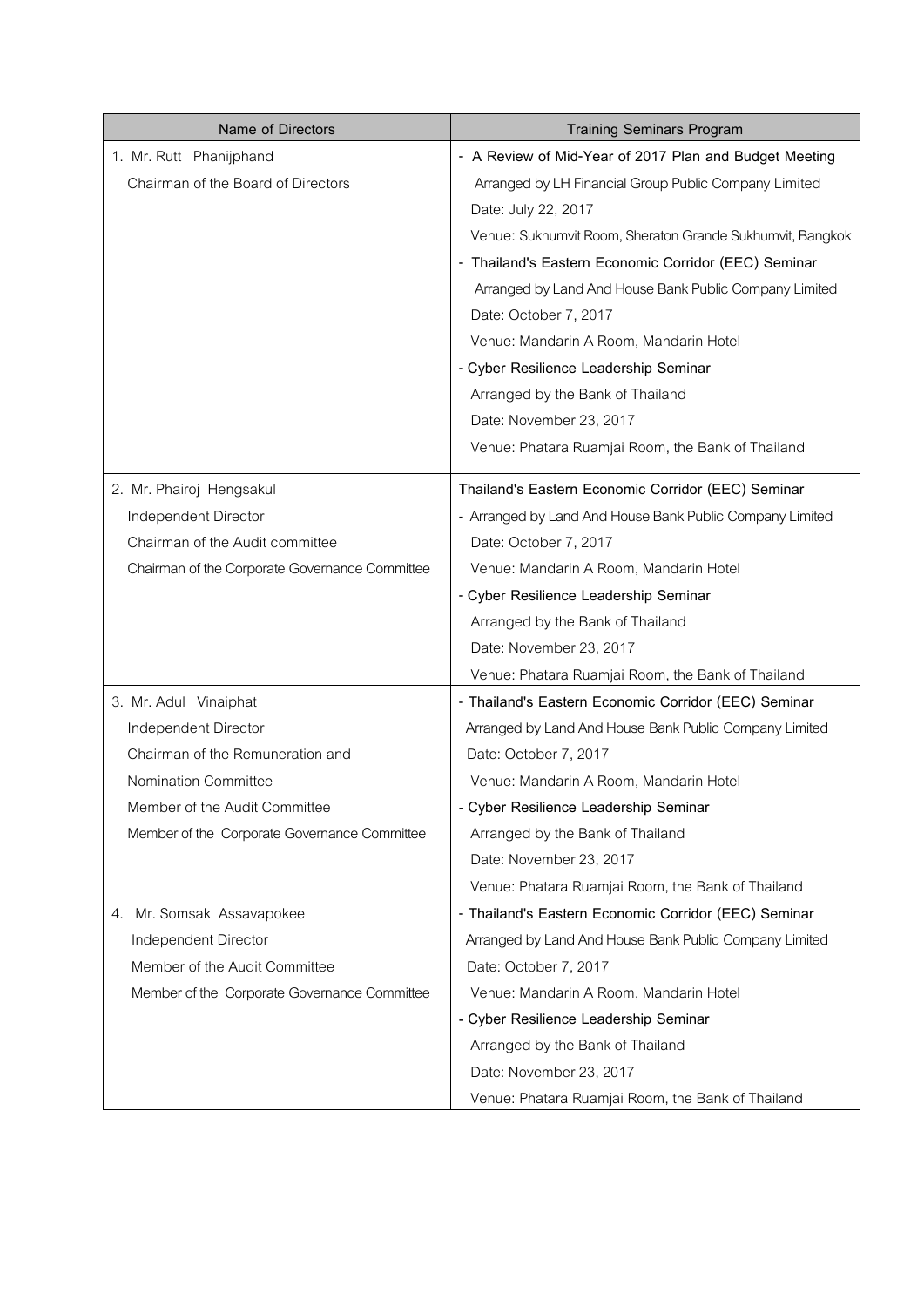| 5. Asso.Prof.Dr. Supriya Kuandachakupt       | - Thailand's Eastern Economic Corridor (EEC) Seminar        |
|----------------------------------------------|-------------------------------------------------------------|
| Independent Director                         | Arranged by Land And House Bank Public Company Limited      |
| Member of the Audit Committee                | Date: October 7, 2017                                       |
| Member of the Corporate Governance Committee | Venue: Mandarin A Room, Mandarin Hotel                      |
| Member of the Remuneration and               | - Annual Seminar of 2017 "Business in the Age of Variation" |
| Nomination Committee                         | Arranged by EY Office Limited                               |
|                                              | Date: November 22, 2017                                     |
|                                              | Venue: Crystal Hall Room, The Athenee Hotel                 |
|                                              | - Cyber Resilience Leadership Seminar                       |
|                                              | Arranged by the Bank of Thailand                            |
|                                              | Date: November 23, 2017                                     |
|                                              | Venue: Phatara Ruamjai Room, the Bank of Thailand           |
| 6. Mr. Sirichai Sombutsiri                   | - A Review of Mid-Year of 2017 Plan and Budget Meeting      |
| Chairman of the Executive Committee          | Arranged by LH Financial Group Public Company Limited       |
|                                              | Date: July 22, 2017                                         |
|                                              | Venue: Sukhumvit Room, Sheraton Grande Sukhumvit, Bangkok   |
| 7. Mr. Naporn Sunthornchitcharoen            | - A Review of Mid-Year of 2017 Plan and Budget Meeting      |
| Director                                     | Arranged by LH Financial Group Public Company Limited       |
|                                              | Date: July 22, 2017                                         |
|                                              | Venue: Sukhumvit Room, Sheraton Grande Sukhumvit, Bangkok   |
| 8. Mr. Wu Kuo-Chin                           | - Thailand's Eastern Economic Corridor (EEC) Seminar        |
| Director                                     | Arranged by Land And House Bank Public Company Limited      |
|                                              | Date: October 7, 2017                                       |
|                                              | Venue: Mandarin A Room, Mandarin Hotel                      |
|                                              | - Cyber Resilience Leadership Seminar                       |
|                                              | Arranged by the Bank of Thailand                            |
|                                              | Date: November 23, 2017                                     |
|                                              | Venue: Phatara Ruamjai Room, the Bank of Thailand           |
| 9. Mr. Shih Jiing-Fuh                        | - Thailand's Eastern Economic Corridor (EEC) Seminar        |
| Director                                     | Arranged by Land And House Bank Public Company Limited      |
|                                              | Date: October 7, 2017                                       |
|                                              | Venue: Mandarin A Room, Mandarin Hotel                      |